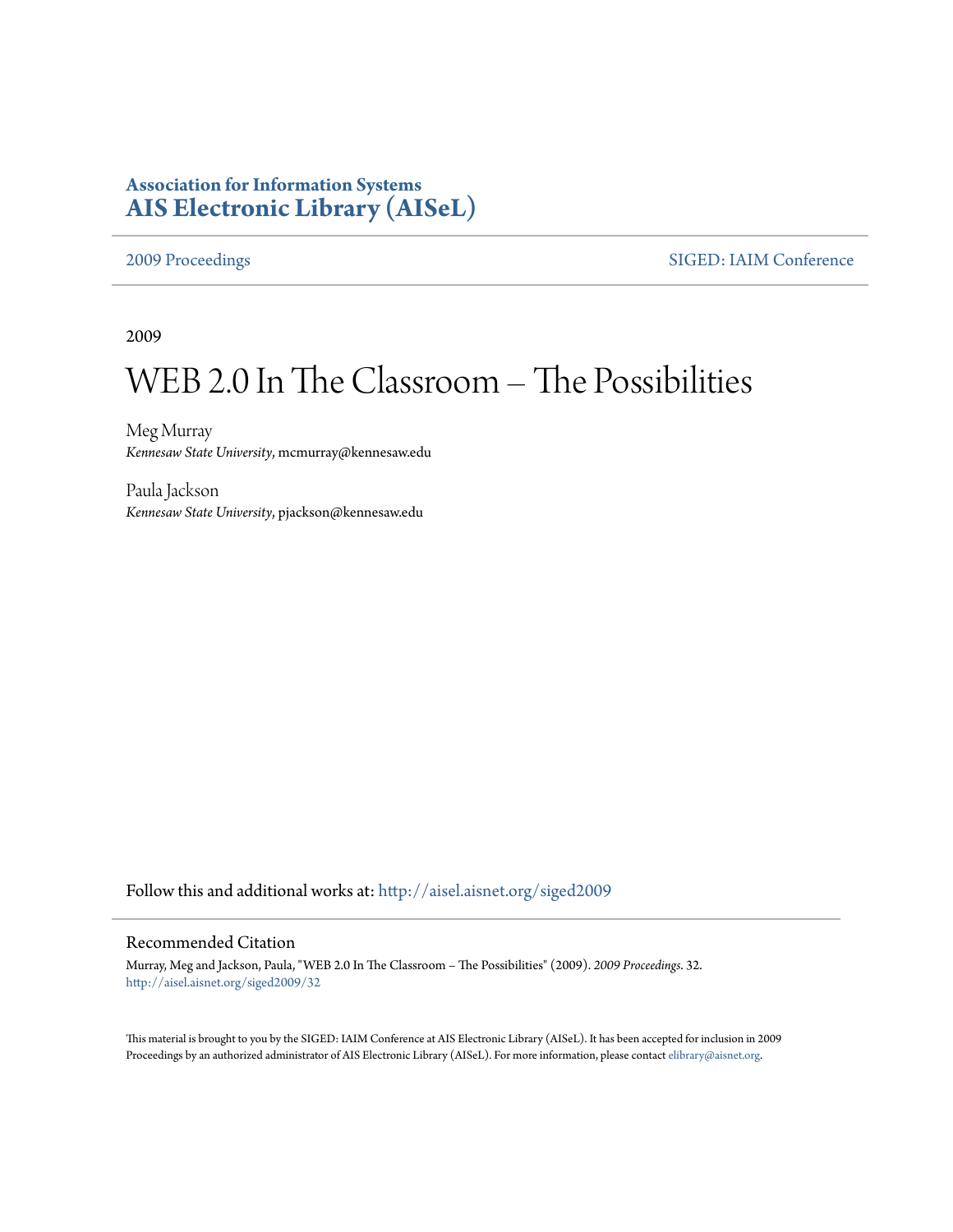#### **WEB 2.0 IN THE CLASSROOM – THE POSSIBILITIES**

Meg Murray Kennesaw State University mcmurray@kennesaw.edu

Paula Jackson Kennesaw State University pjackson@kennesaw.edu

#### **Abstract:**

The term 'Web 2.0' has taken on great momentum. Discussed as an ideology complemented by a set of Web-based technologies, Web 2.0 is finding its way into the classroom, albeit, its application is just in the beginning stages. A few anecdotal reports are available that describe how various Web 2.0 technologies have been incorporated into the classroom and some limited studies have indicated positive results in terms of student acceptance of these methods. However, there is still very little empirical research into how Web 2.0 which focuses on interactive and collaborative development, design and sharing of information, impacts learning. This tutorial explores Web 2.0 technologies, how they might be implemented and utilized in the classroom and invites participation from the audience to share and discuss the implications of Web 2.0 for information systems education.

**Keywords:** Web 2.0, information systems education, Web-based technologies

#### **I. TUTORIAL**

Educational practice evolves over time and the implementation of new technologies in the teaching/earning process has resulted in new modes of instruction both in and out of the classroom. When a new articulation of emergent Web based technologies surfaced in 2004, discussion naturally began on how Web 2.0 might be incorporated in academe. Web 2.0 is the term coined to describe the evolving vision of the Web as a dynamic, interactive and collaborative place. Web 2.0 technologies center on the mutual creation, editing, and sharing of content. Ideologically, Web 2.0 encompasses greater user participation in the development and management of content, which inherently changes the nature and value of that information as more people interact with it (Ullrich et al., 2008). Several Web 2.0 technologies and applications exist to facilitate the interactive vision of the Web. These include social software such as blogs, wikis, and social bookmarking, media-sharing services with examples such as You Tube, iTunes and Flickr, social networking and social presence systems such as MySpace and Facebook, collaborative editing tools such as Google Docs, syndication and notification technologies such as RSS feeds, and integrated applications such as mashups. Using these tools students not only acquire and share knowledge, they also reshape and generate new information. In the discipline of information systems, we face a dual challenge – not only how to incorporate these technologies into our teaching but also how to incorporate these technologies into the concepts we teach.

This tutorial will present an overview of commonly identified Web 2.0 technologies using a threedimensional approach. The technology will be defined, the implementation and use of the technology will be examined and the educational implications of incorporating the technology into an IS course will be explored. The following technologies will be covered:

**Blogs** – The idea of using blogs in education has been discussed for several years and several options for implementation, from using a hosted site to operating your own blogging service, exist. Some argue blogs are analogous to a course learning system (ie Blackboad) discussion board.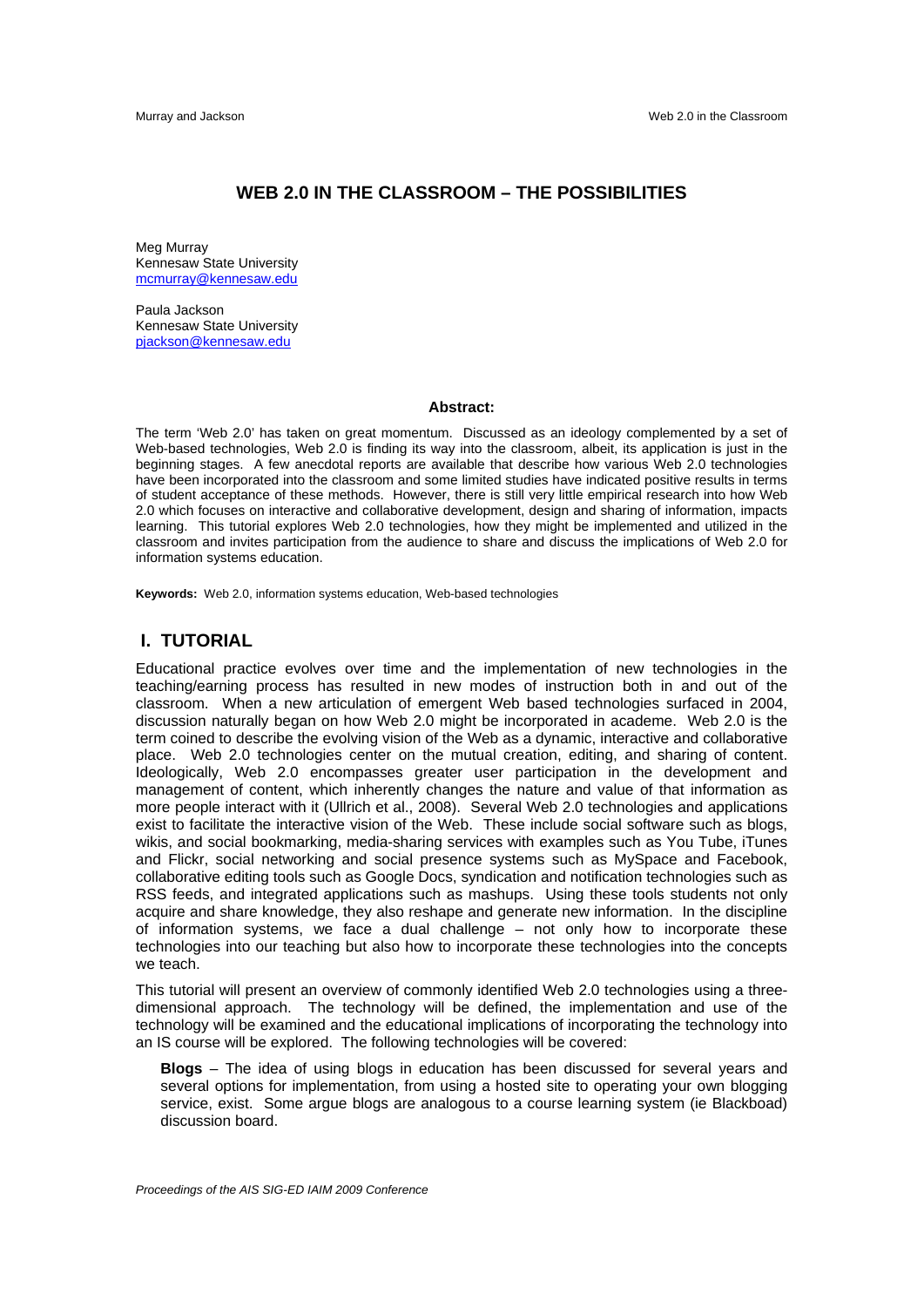**Wikis** – Wikis have drawn quite a bit of interest in the academic arena with such visible projects as 'Wikibooks.' The idea behind a wiki is user participation in the creation and editing of content. As with blogs, several options for their implementation exist. Supporters have said that Wikis invite spontaneous participation.

**RSS Feeds** – RSS feeds (Really Simple Syndication) provide a way to distribute headlines or other notifications via the Web to interested parties. An RSS aggregator checks RSS feeds and collects new content from subscribed sites. Advocates say RSS feeds help students organize and track information related to a specific topic of study.

**Folksonomy, Tagging and Social Bookmarking** - The term, folksonomies, arose from the tagging phenomenon that has occurred on the web. This type of tagging is free form unlike the formal processes employed in library taxonomies that use constrained vocabularies. Social bookmarking allows users to store, manage and share bookmarks to web sites. In addition, social bookmarking services allow users to tag bookmarks using their own keywords or comments. These technologies provide additional mechanisms for organizing, evaluating and tracking information.

**Mashups** – Mashups are the result of combining content sources and applications from nonrelated entities resulting in the creation of a unique presentation experience. Mashups are touted as providing an engaging and relevant way to enact a more interactive teaching/learning process. They also provide for the development of more customized and personalized learning experiences.

**Collaborative Content [Media] Creation, Editing and Dissemination** -. The ideal behind collaborative creation and sharing is a move towards team based construction and sharing of knowledge. Some claim that this facilitation of collaboration is the true value of Web 2.0.

Web 2.0 technologies in the classroom have great potential to impact traditional pedagogical models. They also introduce new challenges. This tutorial proposes to begin the investigation into realities, possibilities and challenges of Web 2.0 in the information systems classroom. The tutorial will be structured to be interactive incorporating user discussion with topic presentation. The various Web 2.0 technologies will also be demonstrated.

### **REFERENCES**

- Alexander, B. (2006). Web 2.0: A new wave of innovation for teaching and learning? *EDUCAUSE Review* 41(2), pp. 32-44.
- Anderson, P. (2007). What is Web 2.0? Ideas, technologies and implications for education. Technical Report. JISC Technology and Standards Watch. Available: http://www.jisc.ac.uk/media/documents/techwatch/tsw0701b.pdf.
- Franklin, T. and van Harmelen, M. (2007). Web 2.0 for content for learning and teaching in higher education. Technical Report. JISC Technology and Standards Watch. Available: http://www.jisc.ac.uk/publications/documents/web2andpolicyreport.aspx.
- O'Reilly, T. (2005). What is Web 2.0? Design Patterns and Business Models for the Next Generation of Software. Available online: http://oreilly.com/web2/archive/what-is-web-20.html Accessed August 31, 2009.
- O'Reilly, Tim, and John Battelle. 2004. Opening Welcome: State of the Internet Industry. Web 2.0 Conference. San Francisco, CA, October 5, 2004. Available online: http://itc.conversationsnetwork.org/shows/detail270.html Accessed: August 31, 2009.